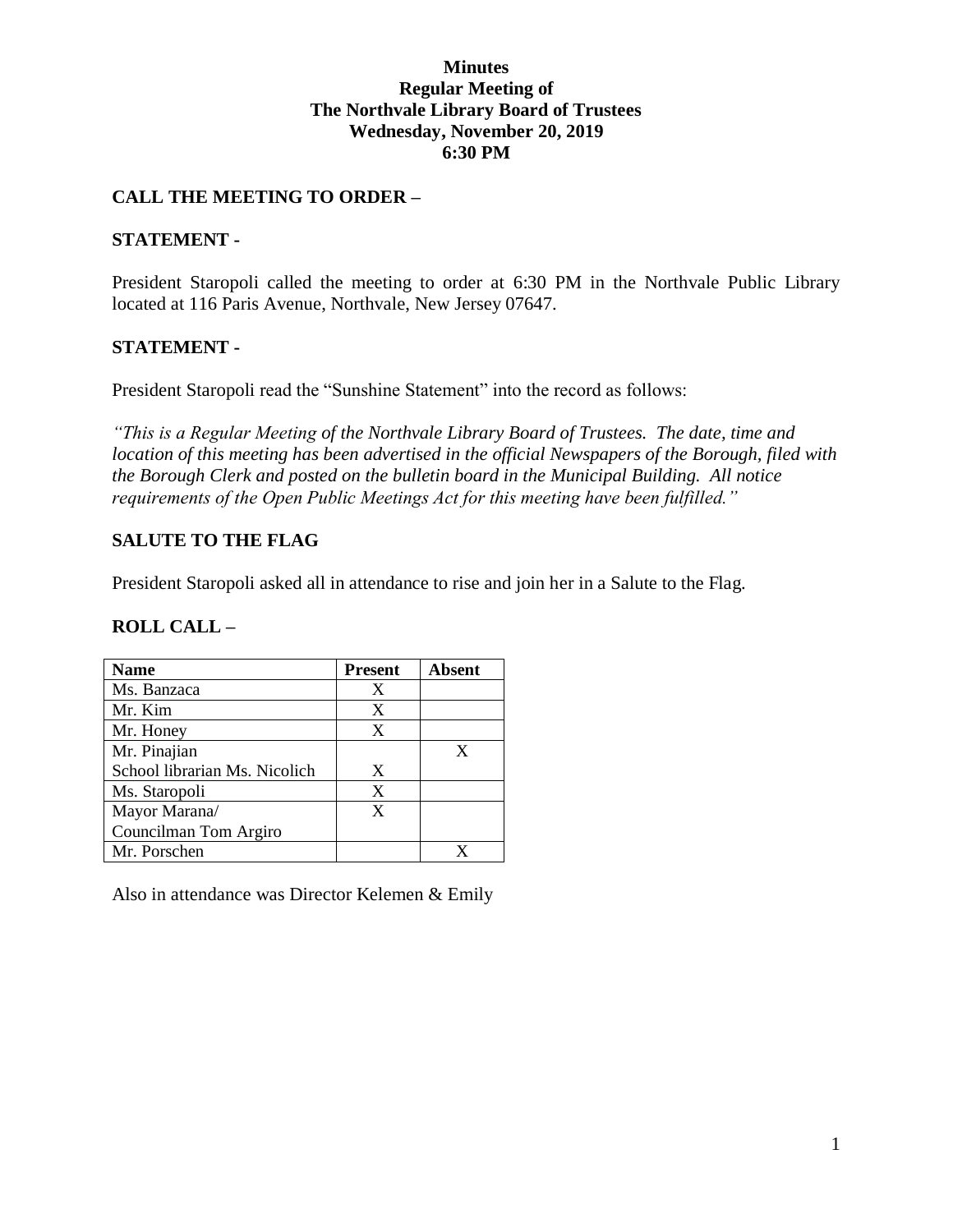## **APPROVAL OF MINUTES**

Resolved to approve the minutes from the September 2019 regular board meetings.

The minutes were adopted on a roll call vote as follows:

| <b>Name</b>   | <b>ACTION</b> | <b>YES</b> | NO | <b>ABSENT</b> | <b>ABSTAIN</b> |
|---------------|---------------|------------|----|---------------|----------------|
| Ms. Banzaca   |               | X          |    |               |                |
| Mr. Kim       | Motion        | X          |    |               |                |
| Mr. Honey     | Second        | X          |    |               |                |
| Mr. Pinajian  |               |            |    | X             |                |
| Ms. Nicolich  |               | X          |    |               |                |
| Ms. Staropoli |               | X          |    |               |                |
| Mayor Marana  |               | X          |    |               |                |
| Mr. Argiro    |               |            |    |               |                |
| Mr. Porschen  |               |            |    |               |                |

#### **GENERAL DISCUSSION –**

The architects from ALSA presented their design plans which are 90% complete. Plans and specs should be presented to the library attorney to review and make recommendateions. The last 10% of the plans will be completed for the board to review and approve. Then the formal bid process will commence to obtain a contractor to start work.

#### **Director's Report**

Programming attendance is up 6% from last year.

#### **October 2019 Programs:**

### **38 programs offered to community**

### **637 people attended library programs in October 2019**

| <b>Program/Event</b>                    | <b>Date</b> | <b>Children</b> | <b>Teens</b>   | Children/<br><b>Teens</b> | <b>Adults</b> | <b>Total</b> | <b>Department</b><br>(Juv, YA,<br><b>Adult)</b> |
|-----------------------------------------|-------------|-----------------|----------------|---------------------------|---------------|--------------|-------------------------------------------------|
| <b>Story Time</b>                       | 10/1/2019   | $\overline{7}$  | $\Omega$       | $\overline{7}$            | 8             | 15           | Juv                                             |
| <b>ESL Conversation</b><br><b>Class</b> | 10/3/2019   | $\Omega$        | 0              | $\Omega$                  | 8             | 8            | Adult                                           |
| <b>Bats! Bats! Bats!</b>                | 10/3/2019   | 15              | $\overline{2}$ | 17                        | 19            | 36           | Juv-Adult                                       |
| Northvale Pre-K 4 class                 | 10/7/2019   | 8               | $\Omega$       | 8                         | 1             | 9            | Juv                                             |
| <b>Chess Club</b>                       | 10/7/2019   | $\Omega$        | 2              | $\overline{2}$            | 1             | 3            | Juv                                             |
| <b>Story Time</b>                       | 10/8/2019   | 8               | $\Omega$       | 8                         | 7             | 15           | Juv                                             |
| Northvale Pre-K 3 class                 | 10/8/2019   | 6               | $\Omega$       | 6                         | 1             | 7            | Juv                                             |
| <b>Decoupage Glass</b><br><b>Plates</b> | 10/8/2019   | $\Omega$        | $\Omega$       | $\Omega$                  | 10            | 10           | Adults                                          |
| <b>Magical Melodies</b>                 | 10/9/2019   | 21              | $\Omega$       | 21                        | 16            | 37           | Juv                                             |
| <b>ESLConversation Class</b>            | 10/10/2019  | $\Omega$        | 0              | $\Omega$                  | 10            | 10           | Adults                                          |
| <b>Fire Truck Visit</b>                 | 10/10/2019  | 22              | 3              | 25                        | 14            | 39           | Juv                                             |
| <b>3D Printing</b>                      | 10/10/2019  | $\Omega$        | 8              | 8                         | 3             | 11           | YA                                              |
| <b>Music Together</b>                   | 10/11/2019  | 9               | $\Omega$       | 9                         | 10            | 19           | Juv                                             |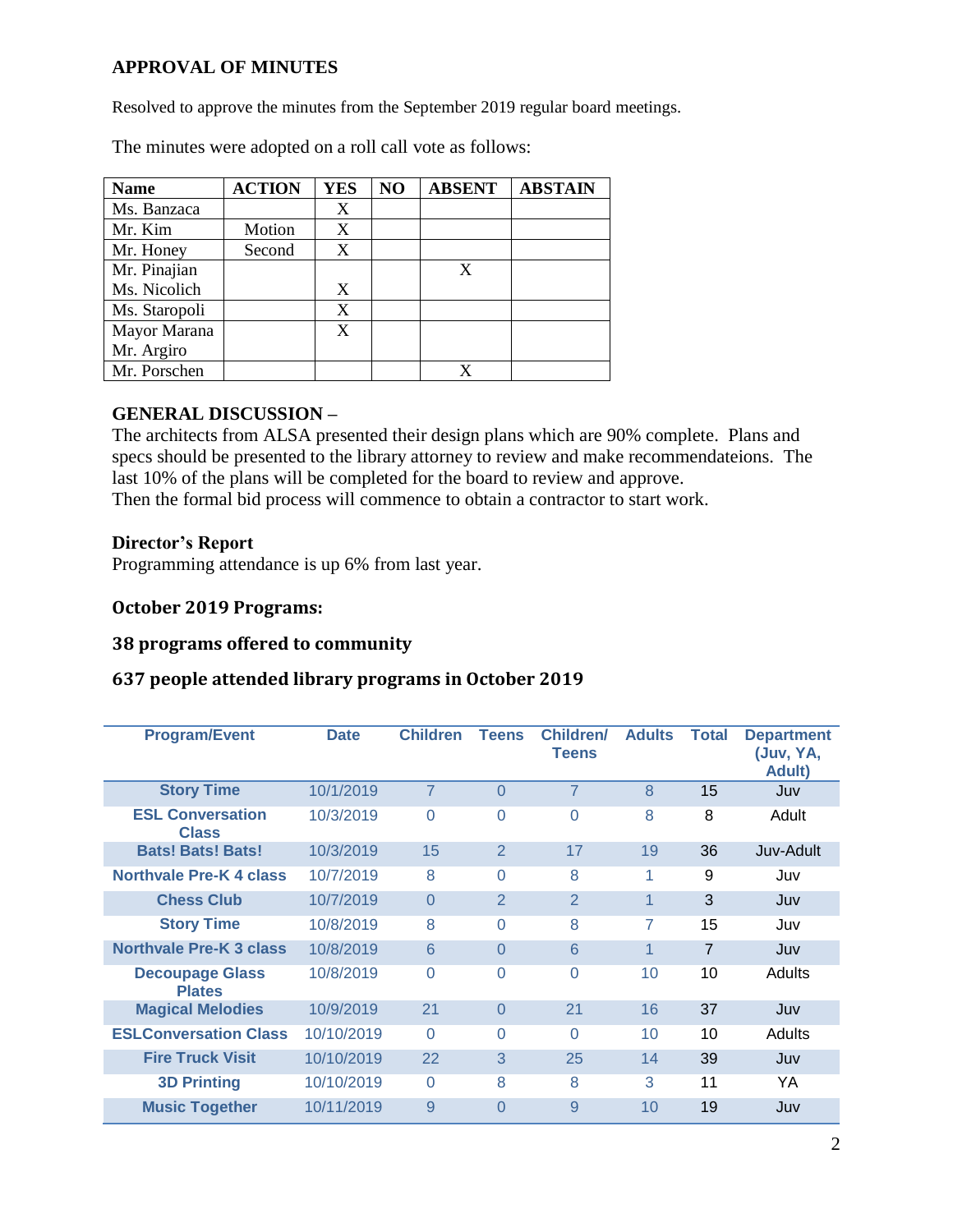| <b>Program/Event</b>                                    | <b>Date</b>   | <b>Children</b> | <b>Teens</b>   | <b>Children/</b><br><b>Teens</b> | <b>Adults</b>  | <b>Total</b>   | <b>Department</b><br>(Juv, YA,<br><b>Adult)</b> |
|---------------------------------------------------------|---------------|-----------------|----------------|----------------------------------|----------------|----------------|-------------------------------------------------|
| <b>Gaming Tournament</b>                                | 10/11/2019    | $\overline{2}$  | $\overline{7}$ | 9                                | 5              | 14             | YA                                              |
| <b>Story Time</b>                                       | 10/15/2019    | $\overline{7}$  | $\overline{0}$ | $\overline{7}$                   | $\overline{7}$ | 14             | Juv                                             |
| <b>Northvale Pre-K 3 class</b>                          | 10/15/2019    | 6               | $\overline{0}$ | 6                                | 1              | $\overline{7}$ | Juv                                             |
| <b>Adult Book Discussion</b>                            | 10/15/2019    | $\Omega$        | $\overline{0}$ | $\Omega$                         | 5              | 5              | <b>Adults</b>                                   |
| Book Club - 4th & 5th<br><b>Grade</b>                   | 10/16/2019    | $\overline{2}$  | 4              | 6                                | 1              | $\overline{7}$ | Juv                                             |
| <b>ESL Conversation</b><br><b>Class</b>                 | 10/17/2019    | $\Omega$        | $\overline{0}$ | $\Omega$                         | $\Omega$       | $\overline{7}$ | <b>Adults</b>                                   |
| <b>Mummy Lacing Craft</b>                               | 10/17/2019    | 15              | $\Omega$       | 15                               | 10             | 25             | Juv                                             |
| <b>Canvas Painting</b>                                  | 10/17/2019    | $\overline{0}$  | $\overline{0}$ | $\Omega$                         | 12             | 12             | <b>Adults</b>                                   |
| <b>3D Printing</b>                                      | 10/17/2019    | $\Omega$        | 6              | 6                                | 1              | $\overline{7}$ | YA                                              |
| <b>Northvale Pre-K 4 class</b>                          | 10/21/2019    | 8               | $\overline{0}$ | 8                                | 2              | 10             | Juv                                             |
| <b>Story Time</b>                                       | 10/22/2019    | 3               | $\Omega$       | 3                                | 3              | 6              | Juv                                             |
| <b>Magical Melodies</b>                                 | 10/23/2019    | 20              | $\overline{0}$ | 20                               | 15             | 35             | Juv                                             |
| <b>Local Author Visit</b>                               | 10/23/2019    | 8               | $\overline{2}$ | 10                               | 8              | 18             | Juv                                             |
| <b>Pumpkin Decorating</b>                               | 10/24/2019    | 35              | $\overline{0}$ | 35                               | 28             | 63             | Juv                                             |
| <b>3D Printing</b>                                      | 10/24/2019    | $\Omega$        | 7              | 7                                | $\Omega$       | $\overline{7}$ | YA                                              |
| <b>ESL Conversation</b><br><b>Class</b>                 | 10/24/2019    | $\Omega$        | $\overline{0}$ | $\Omega$                         | $\Omega$       | $\overline{7}$ | <b>Adults</b>                                   |
| <b>Music with Miss Nita</b>                             | 10/25/2019    | 17              | $\Omega$       | 17                               | 17             | 34             | Juv                                             |
| <b>Northvale Pre-K 4 class</b>                          | 10/28/2019    | 8               | $\overline{0}$ | 8                                | $\overline{1}$ | 9              | Juv                                             |
| <b>Chess Club</b>                                       | 10/28/2019    | $\overline{2}$  | $\overline{2}$ | 4                                | $\Omega$       | 4              | Juv                                             |
| <b>BOO-tastic Story Time</b>                            | 10/29/2019    | 11              | $\overline{0}$ | 11                               | 10             | 21             | Juv                                             |
| <b>Northvale Pre-K 3 class</b>                          | 10/29/2019    | 5               | 0              | 5                                | 1              | 6              | Juv                                             |
| <b>Ghosts in the Cemetery</b><br><b>Talk/Slide Show</b> | 10/29/2019    | $\overline{0}$  | $\overline{0}$ | $\Omega$                         | 6              | 6              | <b>Adults</b>                                   |
| <b>Halloween Magic Show</b>                             | 10/30/2019    | 30              | 3              | 33                               | 15             | 48             | Juv                                             |
| <b>DIY Halloween Bags</b>                               | 10/30/2019    | 35              | 5              | 40                               | $\Omega$       | 40             | Juv                                             |
| <b>ESL Conversation</b><br><b>Class</b>                 | 10/31/2019    | $\Omega$        | $\overline{0}$ | $\Omega$                         | 6              | 6              | <b>Adults</b>                                   |
| October 2019                                            | <b>Totals</b> | 310             | 51             |                                  | 262            | 637            |                                                 |

Program highlights and upcoming

- **Food for Fines:** For the month of December, Northvale item overdue fines will be waived for patrons donating non-perishable food items(s) at the Northvale Library. Donations benefit The Food Pantry in Norwood, approved at Oct. Board meeting.
- Children's room and vestibule displays featured in BCCLS *Cobalt* special Halloween edition (online newsletter) special Halloween edition.
- Pumpkin decorating was a big hit with the children!
- Crafting, painting, technology, music, and ESL continue to be among the most popular and consistently well attended programs with Northvale Library patrons.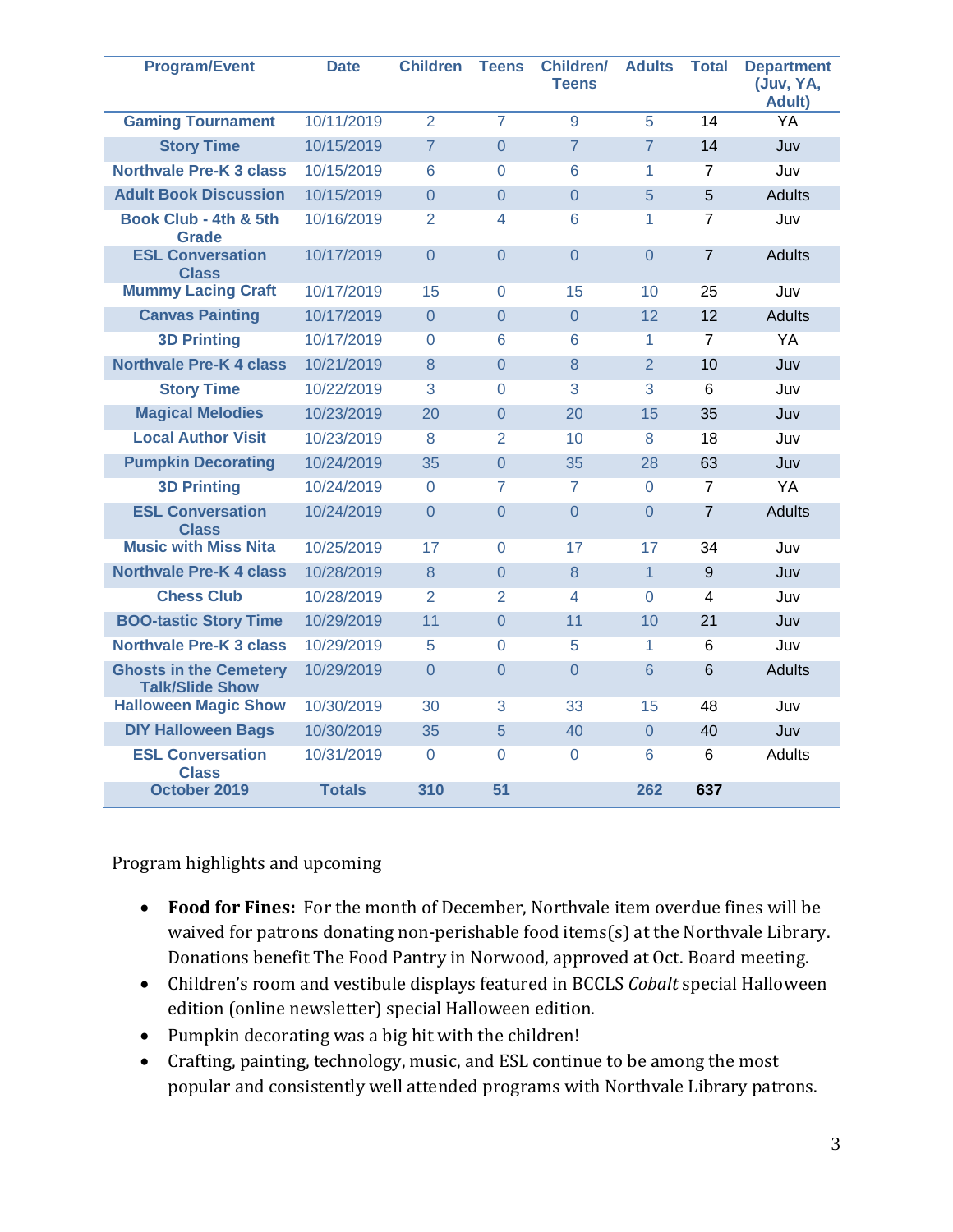# Administrative

- Library Cards: 1,771 patrons registered as of November 15, 2019. 15 new library card registrations since the October report.
- Proposed 2020 Northvale Library budget percentage allocations in accordance with State mandated municipal library funding.

# Strategic Planning

- ALSA Architecture (Roy Sokoloski and Kent Lieu) presenting the Phase 2 technical drawings and specifications progress of proposed Library Improvement Plan at Nov. 20th Board meeting.
- Library received two sets of most current technical drawings from ALSA Architecture on November 12.
- Community Development Block Grant (CDBG) application for FY 2020/2021-ADA improvement items for library; Resolution to authorize grant process made at November 13 Mayor & Council meeting

## Building

- Town removed bushes in front of library building with plans for seasonal planters.
- Thank you DPW for leveling ground and securing Library book drop, coordinating installation of new LED lighting fixture at outdoor library entrance. Entering and exiting the library is a more safe experience for library patrons and staff.

## **BCCLS**

- BCCLS 40th anniversary BCCLS website features interviews until end of year (be on the lookout for one with Northvale Friends of the Library President, Kathy Brunet!)
- BCCLS Friends Committee raised over \$12,500 for The BCCLS Scholarship Fund at annual Friends Breakfast at Seasons on October 22. Thank you Northvale Friends for donating a beautiful wine and chocolate gift basket for the silent auction. It was a hit!
- Uniform Loans & Auto Renewals staff webinar and bulk record changes training in early December
- Delivery Route number 6 successfully implemented
- Northvale Library "spooky" children's room, teen, and vestibule display featured in Cobalt (BCCLS online monthly newsletter) Special Halloween edition. Thank you Youth Services!

## **Friends of the Library Report**

The two biggest fundraisers for the Friends ae coming up. Growler and Gill event will take place on December  $8<sup>th</sup>$  from  $3-7$ . The annual membership drive will also start. The friends are hosting the staff holiday lunch on 10/10/19.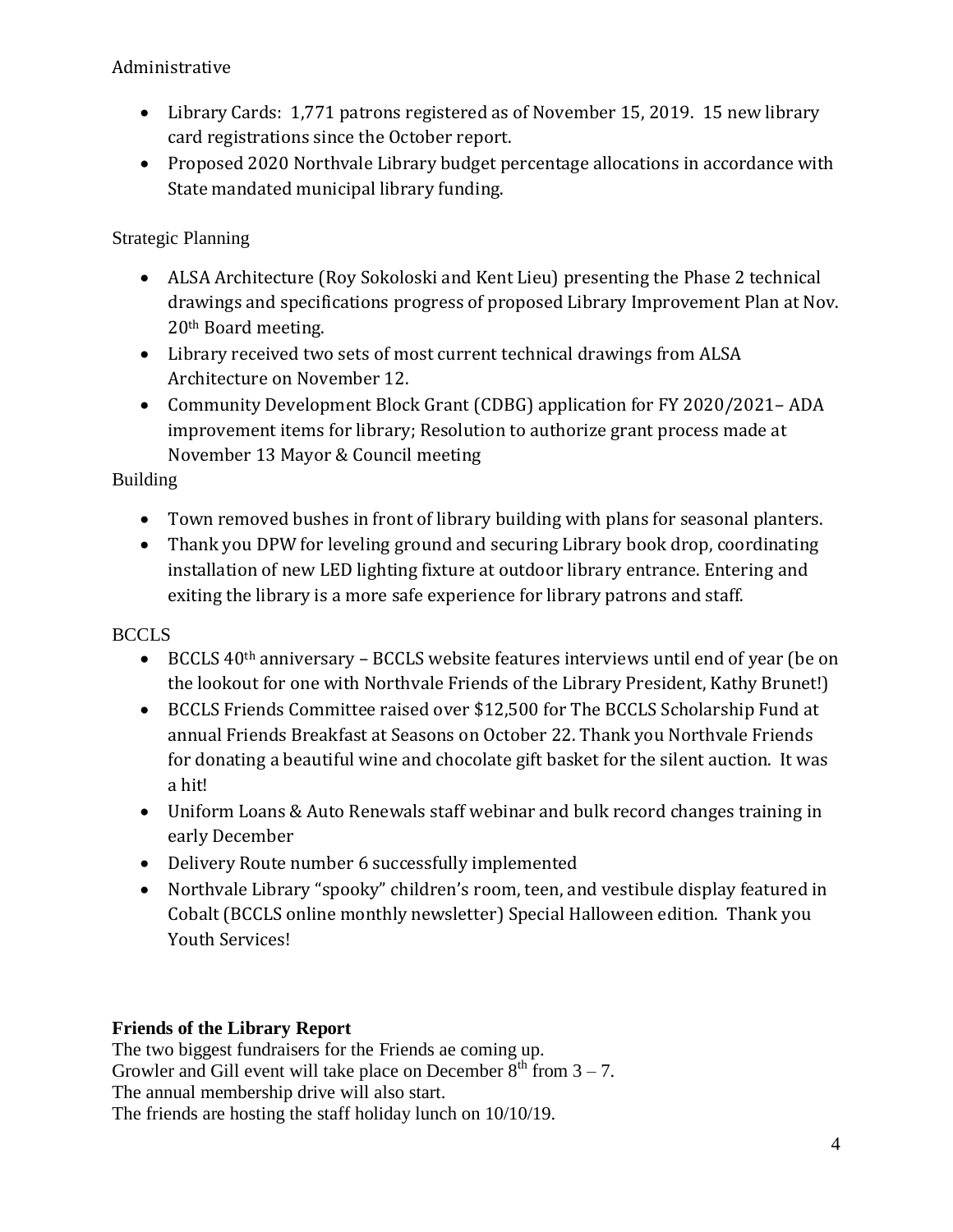## **Treasurer's Report**

Monthly budget report attached. Spending to date is at 84% to total. Capital account set up at  $$100,000$ . We've received our  $4<sup>th</sup>$  quarter check from the borough.

## **ROLL CALL VOTES-**

Resolved to approve the claims list for November in the amount of \$7,299.14: The resolution was adopted on a roll call vote as follows:

| <b>Name</b>   | <b>ACTION</b> | <b>YES</b> | NO | <b>ABSENT</b> | <b>ABSTAIN</b> |
|---------------|---------------|------------|----|---------------|----------------|
| Ms. Banzaca   |               |            |    |               |                |
| Mr. Kim       | Motion        | X          |    |               |                |
| Mr. Honey     |               | X          |    |               |                |
| Mr. Pinajian  |               |            |    |               |                |
| Ms. Nicolich  |               | X          |    |               |                |
| Ms. Staropoli |               | X          |    |               |                |
| Mayor Marana  | second        | X          |    |               |                |
| Mr. Argiro    |               |            |    |               |                |
| Mr. Porschen  |               |            |    |               |                |

Resolved to approve petty cash for the month of November in the amount of \$75. The resolution was adopted on a roll call vote as follows:

| <b>Name</b>   | <b>ACTION</b> | <b>YES</b> | N <sub>O</sub> | <b>ABSENT</b> | <b>ABSTAIN</b> |
|---------------|---------------|------------|----------------|---------------|----------------|
| Ms. Banzaca   |               |            |                | X             |                |
| Mr. Kim       |               | X          |                |               |                |
| Mr. Honey     |               | X          |                |               |                |
| Mr. Pinajian  |               |            |                |               |                |
| Ms. Nicolich  |               | X          |                |               |                |
| Ms. Staropoli | Motion        | X          |                |               |                |
| Mayor Marana  | Second        | X          |                |               |                |
| Mr. Argiro    |               |            |                |               |                |
| Mr. Porschen  |               |            |                | X             |                |

Resolved to approve the closing of the library on Tuesday December  $10^{th}$  from  $12:30 - 2:30$  to hold a staff end of year celebration lunch:

The resolution was adopted on a roll call vote as follows:

| <b>Name</b>   | <b>ACTION</b> | <b>YES</b> | NO | <b>ABSENT</b> | <b>ABSTAIN</b> |
|---------------|---------------|------------|----|---------------|----------------|
| Ms. Banzaca   |               |            |    |               |                |
| Mr. Kim       |               | X          |    |               |                |
| Mr. Honey     | second        | X          |    |               |                |
| Mr. Pinajian  |               |            |    |               |                |
| Ms. Nicolich  |               | X          |    |               |                |
| Ms. Staropoli | Motion        | X          |    |               |                |
| Mayor Marana  |               | X          |    |               |                |
| Mr. Argiro    |               |            |    |               |                |
| Mr. Porschen  |               |            |    | x             |                |